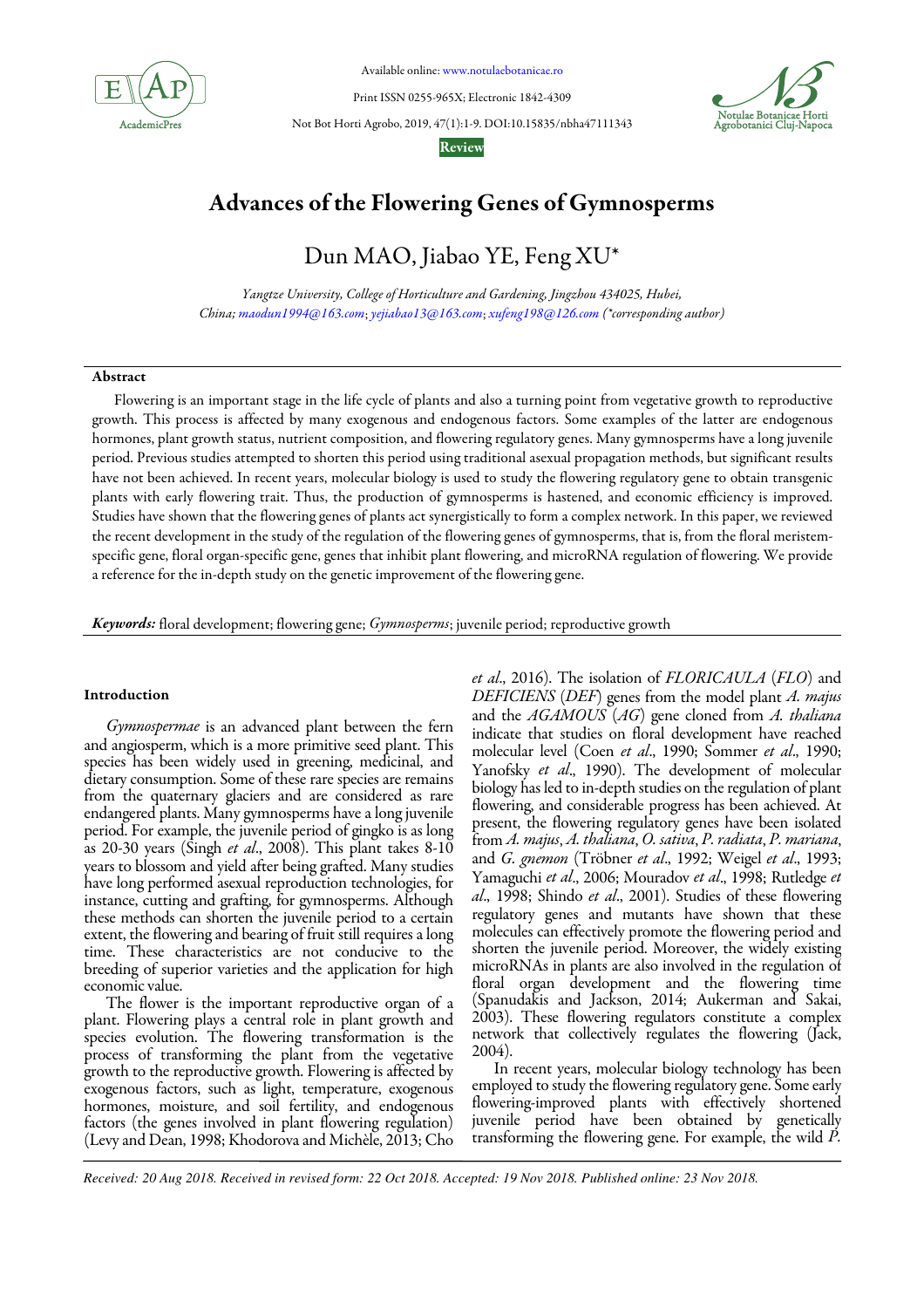*davidiana* Dode needs 8-12 years to bloom, but the *LFY* mutant - *P. davidiana* can bloom in 5 months (Blázquez *et al*., 1997). Previous studies have shown that after transferring the *LFY* and *APETALA1* (*AP1*) genes into citrus, both transgenic plants could bloom within a year, which is 3-5 years earlier than the wild plants, with normal fruit development and stable genetic trait (Peña *et al*., 2001)*.* Therefore, studying the regulation of flowering genes in the gymnosperm can promote the early flowering of this species and is also conducive to breeding fine varieties and improving the economic benefit of gymnosperms. We reviewed the floral meristem-specific gene, floral organspecific gene, flowering suppression gene, and flowering microRNA. The expression patterns or functions of different flowering genes of gymnosperms are listed in Table 1*.*

# Floral meristem-specific gene

In angiosperms, the *LEAFY* gene has an important role in determining the flowering time of plants. The *LFY* gene is currently the most studied and investigated flowering

regulatory gene of the floral meristem. To date, *LEAFY* homologous genes, as an example *LFY*, *FLO*, *NFL*, and *RFL*, have been isolated from many angiosperms (Coen *et al.*, 1990; Kelly *et al.*, 1995; Weigel *et al.*, 1995; Kyozuka *et al*., 1998). The *LFY* gene is the earliest expression of floral meristem-specific gene, and *AP1*/*CAL* and other genes are their downstream target genes (William *et al*., 2004). As a plant ages, the expression of the *LFY* gene gradually increases, reaching the highest level during reproductive growth. This process activates a series of downstream target genes to enable the plant to successfully complete flowering. The *LFY* gene can synergize with the *AP1* gene to inhibit the activity of the *EMF* gene. This process promotes the conversion of the inflorescence meristem to the floral meristem and enables the plant to complete the flowering transition (Chen *et al*., 1997). Dornelas *et al*. (2005) transformed the *PcLFY* gene of *P. caribaea* to the *A. thaliana lfy-26* mutant. The transgenic plants had the same phenotype as the wild plants. This result suggested that the *LFY* homologous genes of gymnosperms and angiosperms may have similar biological functions.

Table 1. Expression patterns or functions of different flowering genes of gymnosperms

| Gene category                      | Gene name      | Expression patterns/Function                                                                                                                                                                                                                                                                                                                                                                                                                                                                                                                                                                                                                                                                                                                                                                                                                                                                                                                                                                                                                          | References               |  |
|------------------------------------|----------------|-------------------------------------------------------------------------------------------------------------------------------------------------------------------------------------------------------------------------------------------------------------------------------------------------------------------------------------------------------------------------------------------------------------------------------------------------------------------------------------------------------------------------------------------------------------------------------------------------------------------------------------------------------------------------------------------------------------------------------------------------------------------------------------------------------------------------------------------------------------------------------------------------------------------------------------------------------------------------------------------------------------------------------------------------------|--------------------------|--|
|                                    | PcLFY          | female spherules                                                                                                                                                                                                                                                                                                                                                                                                                                                                                                                                                                                                                                                                                                                                                                                                                                                                                                                                                                                                                                      | Dornelas et al.,2005     |  |
|                                    | <b>GpLFY</b>   | female spherules                                                                                                                                                                                                                                                                                                                                                                                                                                                                                                                                                                                                                                                                                                                                                                                                                                                                                                                                                                                                                                      | Shindo et al., 2001      |  |
|                                    | PRFLL          | vegetative buds and male bulbs<br>NEEDLY<br>female spherules<br>flower buds, saplings, and leaves of<br>Ginlfy<br>mature plant<br>roots, leaves, female and male flower<br>GinNdly<br>buds, and young fruits<br>PaLFY<br>female scapes<br><b>PaNLY</b><br>surrounding tissues<br>female flower buds<br>PoLFY<br>PodNLY<br>ovule primordium and epimatium<br>female cones and strobile<br>PmLFY<br><b>PrDGL</b><br>pollen strobili (male cones)<br>GpMADS1,3,4<br>early stage of ovule development<br>early stage of reproductive organ<br>GGM7, 9, 11, 15<br>development<br>male and female strobili<br>CjMADS14, 15<br>stamens, ovules, gametophytes and<br>GBM5<br>young leaves<br>GbCO<br>bud tip<br>GbCOL16<br>female sporophyll and young fruit<br>GbMADS9<br>spherules and ovules<br><b>GbSEP</b><br>female flowers<br>GbMADS2<br>male flowers<br>GbAGL66<br>flower and fruit growth<br>GbAP2<br>leaves and female spores<br>inhibit the development of male<br>spherules and meristems<br>inhibit the growth of needles and<br>vegetative buds | Mellerowicz et al., 1998 |  |
|                                    | PaFTL1, PaFTL2 | Mouradov et al., 1998                                                                                                                                                                                                                                                                                                                                                                                                                                                                                                                                                                                                                                                                                                                                                                                                                                                                                                                                                                                                                                 |                          |  |
|                                    |                |                                                                                                                                                                                                                                                                                                                                                                                                                                                                                                                                                                                                                                                                                                                                                                                                                                                                                                                                                                                                                                                       | Zhang et al., 2002a      |  |
| Floral meristem-specific gene      |                | $\sigma$<br>O,                                                                                                                                                                                                                                                                                                                                                                                                                                                                                                                                                                                                                                                                                                                                                                                                                                                                                                                                                                                                                                        | Zhang et al., 2002b      |  |
|                                    |                |                                                                                                                                                                                                                                                                                                                                                                                                                                                                                                                                                                                                                                                                                                                                                                                                                                                                                                                                                                                                                                                       | Carlsbecker et al., 2004 |  |
|                                    |                |                                                                                                                                                                                                                                                                                                                                                                                                                                                                                                                                                                                                                                                                                                                                                                                                                                                                                                                                                                                                                                                       | Sundström et al., 2002   |  |
|                                    |                |                                                                                                                                                                                                                                                                                                                                                                                                                                                                                                                                                                                                                                                                                                                                                                                                                                                                                                                                                                                                                                                       | Vázquez et al., 2007     |  |
|                                    |                |                                                                                                                                                                                                                                                                                                                                                                                                                                                                                                                                                                                                                                                                                                                                                                                                                                                                                                                                                                                                                                                       | Vázquez et al., 2007     |  |
|                                    |                |                                                                                                                                                                                                                                                                                                                                                                                                                                                                                                                                                                                                                                                                                                                                                                                                                                                                                                                                                                                                                                                       | Chen et al., 2015        |  |
|                                    |                |                                                                                                                                                                                                                                                                                                                                                                                                                                                                                                                                                                                                                                                                                                                                                                                                                                                                                                                                                                                                                                                       | Mouradov et al., 1999    |  |
|                                    |                |                                                                                                                                                                                                                                                                                                                                                                                                                                                                                                                                                                                                                                                                                                                                                                                                                                                                                                                                                                                                                                                       | Shindo et al., 1999      |  |
|                                    |                |                                                                                                                                                                                                                                                                                                                                                                                                                                                                                                                                                                                                                                                                                                                                                                                                                                                                                                                                                                                                                                                       | Becker et al., 2003      |  |
|                                    |                |                                                                                                                                                                                                                                                                                                                                                                                                                                                                                                                                                                                                                                                                                                                                                                                                                                                                                                                                                                                                                                                       | Katahata et al., 2014    |  |
|                                    |                |                                                                                                                                                                                                                                                                                                                                                                                                                                                                                                                                                                                                                                                                                                                                                                                                                                                                                                                                                                                                                                                       | Jager et al., 2003       |  |
| Floral organ-specific gene         |                |                                                                                                                                                                                                                                                                                                                                                                                                                                                                                                                                                                                                                                                                                                                                                                                                                                                                                                                                                                                                                                                       | Yan et al., 2017         |  |
|                                    |                |                                                                                                                                                                                                                                                                                                                                                                                                                                                                                                                                                                                                                                                                                                                                                                                                                                                                                                                                                                                                                                                       | Wang et al., 2017        |  |
|                                    |                |                                                                                                                                                                                                                                                                                                                                                                                                                                                                                                                                                                                                                                                                                                                                                                                                                                                                                                                                                                                                                                                       | Yang et al., 2016        |  |
|                                    |                | Cheng et al., 2016                                                                                                                                                                                                                                                                                                                                                                                                                                                                                                                                                                                                                                                                                                                                                                                                                                                                                                                                                                                                                                    |                          |  |
|                                    |                |                                                                                                                                                                                                                                                                                                                                                                                                                                                                                                                                                                                                                                                                                                                                                                                                                                                                                                                                                                                                                                                       | Wang et al., 2015        |  |
|                                    |                |                                                                                                                                                                                                                                                                                                                                                                                                                                                                                                                                                                                                                                                                                                                                                                                                                                                                                                                                                                                                                                                       | Dou et al., 2017         |  |
|                                    |                |                                                                                                                                                                                                                                                                                                                                                                                                                                                                                                                                                                                                                                                                                                                                                                                                                                                                                                                                                                                                                                                       | Zhang et al., 2017       |  |
| Genes that inhibit plant flowering |                |                                                                                                                                                                                                                                                                                                                                                                                                                                                                                                                                                                                                                                                                                                                                                                                                                                                                                                                                                                                                                                                       | Karlgren et al., 2011    |  |
|                                    |                |                                                                                                                                                                                                                                                                                                                                                                                                                                                                                                                                                                                                                                                                                                                                                                                                                                                                                                                                                                                                                                                       |                          |  |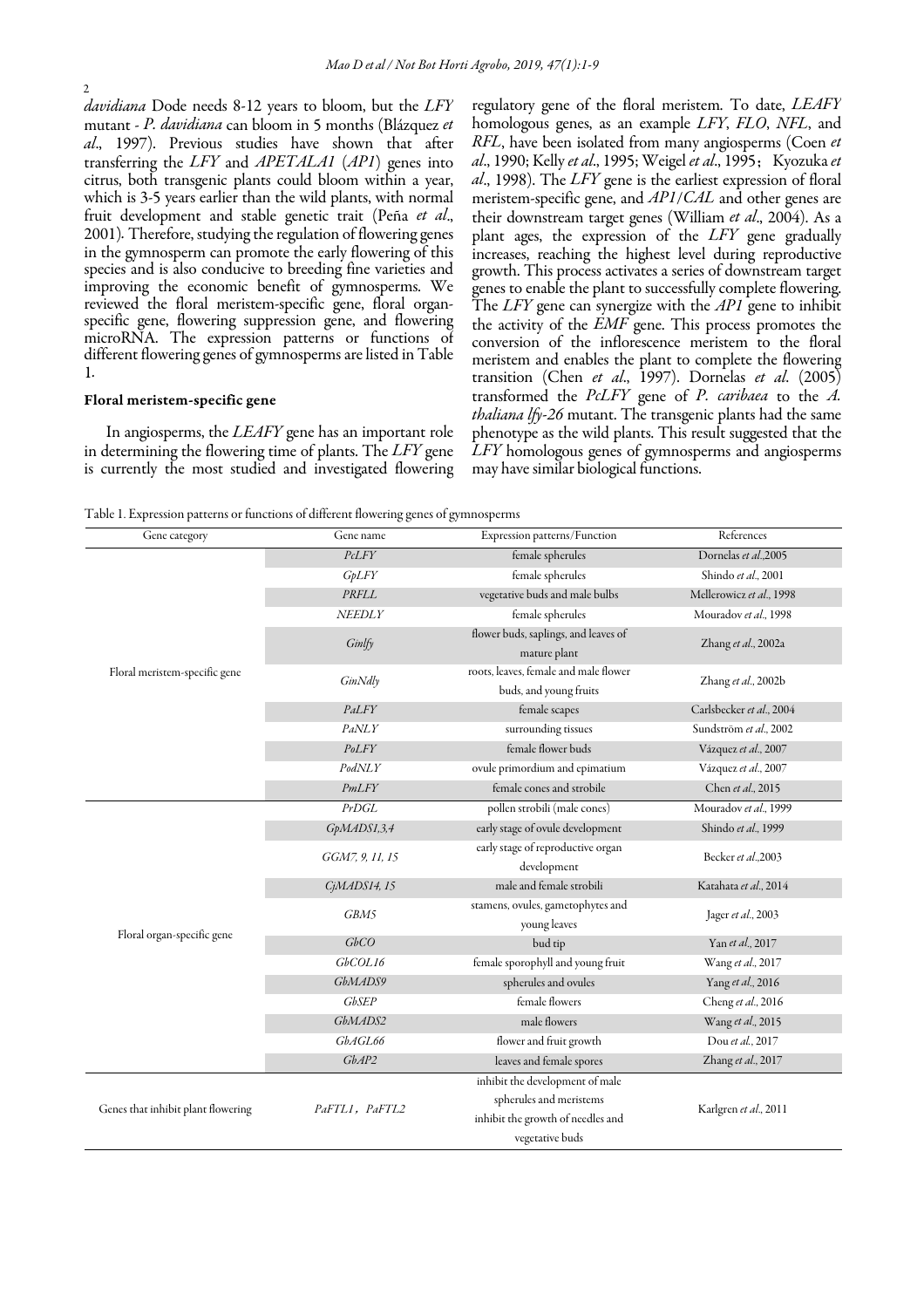However, unlike angiosperms, gymnosperms have double-copy *LEAFY* homologous genes (Frohlich and Parker, 2000; Himi *et al*., 2001). Frohlich and Parke (2000) proposed the "mostly male theory" based on the differences in the spatiotemporal expression of double-copy *LEAFY* homologous genes in gymnosperms and the deletion of *NLY* genes in angiosperms. However, in the study of *P. caribaea* and *G. parvifolium*, the *LEAFY* homologous genes *PcLFY* and *GpLFY* were expressed in the female spherules (Dornelas et al., 2005; Shindo et al., 2001). This result weakened the basis of the "mostly male theory".

The *LFY* homologous genes of *P. radiata*, namely, *PRFLL* and *NEEDLY*, were found to be expressed in the vegetative and reproductive organs and constitutively expressed. However, the *PRFLL* genes were expressed in vegetative buds and male bulbs. The *NEEDLY* gene was mainly expressed in the female spherules (Mellerowicz *et al*., 1998; Mouradov *et al*., 1998). In *G. biloba*, the female plant *LEAFY* homologue gene *Ginlfy* and the male plant *LEAFY* homologue gene *GinNdly* have also been cloned (Zhang *et al*., 2002a; Zhang *et al*., 2002b). The result of the expression profile showed that *Ginlfy* was tissue-specifically expressed in the leaves of the flower buds, saplings, and mature female and male plants. The *GinNdly* gene was expressed in the roots, leaves, female and male flower buds, and young fruits of *G. biloba* as constitutive expression (Guo *et al*., 2005). In *P. abies*, the *PaLFY* gene was expressed in female scapes, and *PaNLY* was expressed in the surrounding tissues (Carlsbecker *et al*., 2004; Sundström *et al*., 2002). The *PoLFY* of *P. macrophyllus* was expressed in the female flower buds, and *PodNLY* was expressed in ovule primordium and epimatium, and *PoNLY* was expressed in the cones, quills, ovule primordia, and epimatium (Vázquez *et al*., 2007). In *P. massoniana*, the *PmLFY* and *PmNLY* genes main involved in the development process of the female cones and *PmLFY* also involved in strobile development (Chen *et al*., 2015). The difference in the spatial-temporal expression of the double-copy *LFY* homologous gene of gymnosperm may be the reason for the prolonged juvenile period of gymnosperms. The *LFY* gene may undergo functional differentiation in the long-term evolution and has different functions for inhibiting the development of vegetative organs and genital organs.

### Floral organ-specific gene

 addition to the *AP2* gene, most floral organ-specific genes The MADS-box gene is found widely in plants. This gene regulates all stages of the floral development and plays a decisive role in the development of a floral organ. In contain the MADS-box DNA transcription factor region. Thus, this type of gene is called the MADS-box gene family. According to the ABC model of floral development (Bowman *et al*., 1991; Coen and Meyerowitz, 1991), the class A gene, *AP1*, is involved in the formation of sepal. The A and B genes determine the formation of the petal. *APETALA3* (*AP3*), *PISTILLATA* (*PI*), *DEFICIENS* (*DEF*), and *GLOBOSA* (*GLO*) are Class B genes (Falkowski and Dubinsky, 1981; Sommer *et al*., 1990; Tröbner *et al*., 1992). The class B and C genes jointly inhibit the development of the pistil and stamen, while the class C gene determines the development of the carpel. The *AG* gene of *A. thaliana* belongs to class C gene (Yanofsky *et al*., 1990). However, the ABCDE model was deduced from the continuous study of flower development (Theissen and Saedler, 2001). The class D gene, like *FLORAL BIDING PROTEIN 7* (*FBP7*) and *FBP11* of *P. hybrida*, and *AGL11* of *A. thaliana*, is the major gene that inhibits the development of ovules (Colombo *et al*., 1995; Rounsley *et al*., 1995; Angenent and Colombo, 1996). The class E gene is involved in the development of the petal, stamen, and carpel. *SEPALLATA1* (*SEP1*), *SEP2*, *SEP3*, and *SEP4* are typical examples of this class of gene (Pelaz *et al*., 2000; Ditta *et al*., 2004). By using the characteristics of MADSbox gene in different flower organs, some genes can be applied to plant genetic manipulation in order to reconstruct the horticultural traits of plants, and also shorten the juvenile period of long gymnosperms to reduce production time and increase yield. With the deepening of these studies, the application value of MADS-box gene will be gradually revealed.

According to reports, many MADS-box genes have been isolated from *P. abies*, *P. mariana*, *G. gnemon* (Tandre *et al*., 1995; Rutledge *et al*., 1998; Sundström *et al*., 1999; Winter *et al*., 1999). In *P. radiata*, *PrDGL* was expressed in emergent male cone primordia and persisted through the early stages of pollen cone bud differentiation (Mouradov *et al*., 1999). The *GpMADS1, 3, 4* gene of *G. Prvifolium* were expressed during the early stage of ovule development in the differentiating nucellus and envelopes (Shindo *et al*., 1999). The studies of *G. gnemon* have shown that the expression of all four MADS-box genes (*GGM* 7, 9, 11, 15) is limited to reproductive units (especially in the early stage of reproductive organ development), the *GGM15* transcript is even restricted to male reproductive organs (Becker *et al*., 2003). These genes were specifically expressed in the reproductive organs but not in vegetative organs. The role of MADS box gene in the floral development of gymnosperm and angiosperm has been perceived to be very conservative (Theißen, 2001). However, new ideas have gradually emerged in subsequent studies. The MADS-box genes played a role in the growth of floral organs and were expressed during flowering initiation, fruit growth, differentiation, and formation of meristems, embryos, roots, and vascular tissues (Van der Linden *et al*., 2002). This concept was confirmed by the expression of some gymnosperm. For instance, the homologue gene *GBM5* of *G. biloba* in the stamens, ovules, and gametophytes of this species as well as in the young leaves of both male and female plants (Jager *et al*., 2003). In the study of *C. japonica*, the *CjMADS15* gene was expressed in all organs except pollen, and was especially expressed in needles, *CjMADS14* gene was expressed mainly in male and female strobili. These two genes play important roles during the development of male and female strobili in *C. japonica* (Katahata *et al*., 2014)*.* The study of these MADS-box gene functions is of great theoretical significance for explaining various physiological phenomena in plants.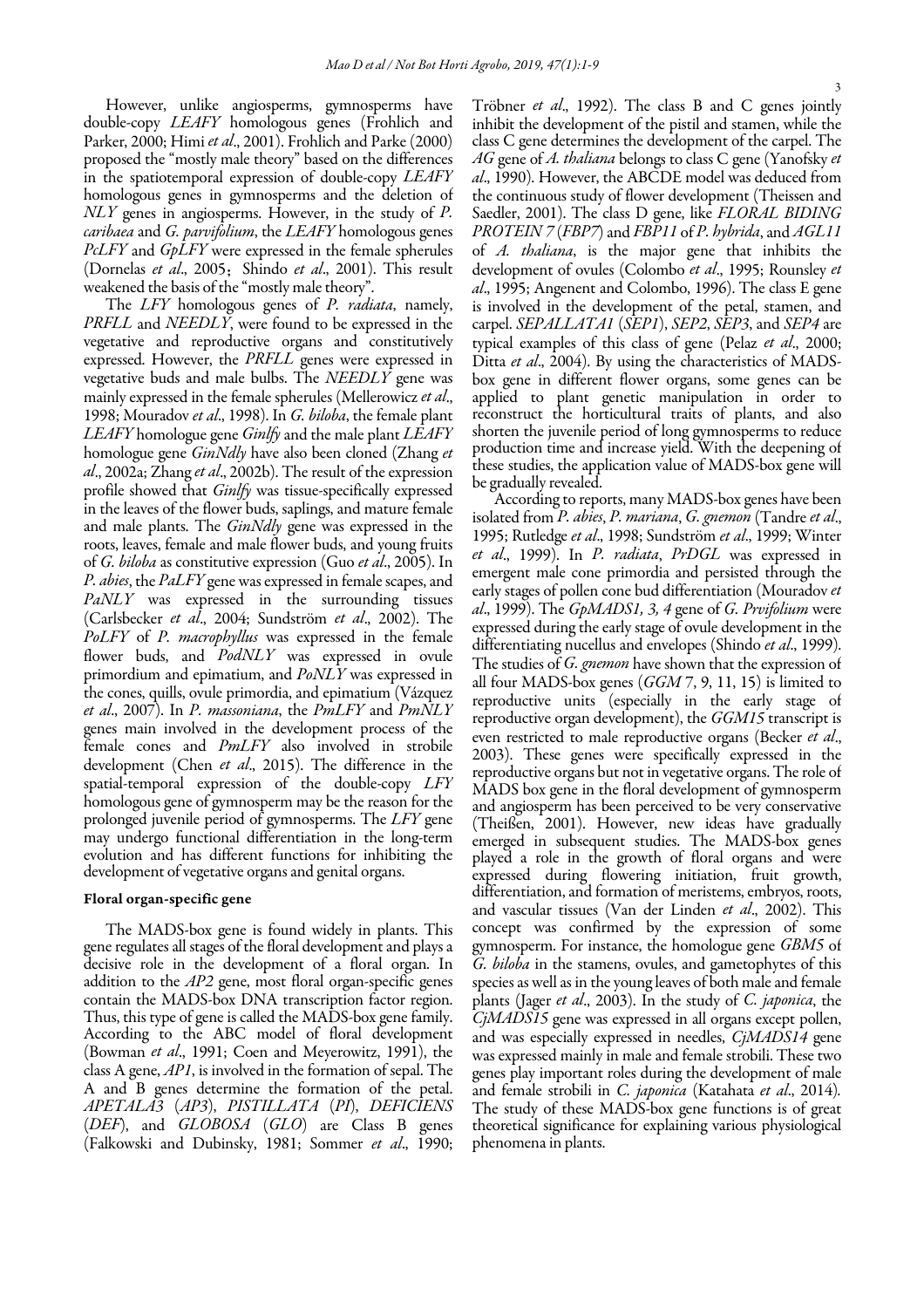Our research group has reported some floral organspecific genes of *G. biloba*. The *CONSTANT* gene regulates the expression of the downstream *FT* gene in the leaves by responding to photoperiodic signals. The *FT* protein accumulates in the leaves and is transferred to the shoot tips to induce the flowering of the plant. The *CONSTANT* homologous gene *GbCO* has the highest expression level in the *G. biloba* bud tip and is regulated by a photoperiod. It promotes the early flowering by activating the downstream *FT* gene (Yan *et al*., 2017). The *GbCOL16* gene of*G. biloba* is then cloned, with the highest expression in the leaves. The expression in the male spores is higher than that in the female sporophyll and young fruit. This phenomenon indicates that *GbCO* and *GbCOL16* have similar flowering regulatory mechanisms with the *CO* gene (Wang *et al*., 2017). *GbMADS9* of *G. biloba* belongs to the B<sub>sister</sub>-class MADS-box gene and is expressed in the spherules and ovules. Overexpression of *GbMADS9* leads to the early flowering of transgenic *A. thaliana* and enhances the ability of *A. thaliana* to tolerate permeation. Thus, *GbMADS9* may be involved in the regulation of the flowering time of *G. biloba* and enhance the ability of this species to withstand abiotic stresses (Yang *et al*., 2016). The repression levels of *GbSEP* and *GbMADS2* cloned from the female and male flowers of *G. biloba* are significantly higher than those in the roots, stems, and leaves. The expression of *GbSEP* in the female flowers is significantly higher than those in the male flowers, however *GbMADS2* is opposite to *GbSEP*. The expression of the two genes increases as the flowers grow. This phenomenon indicates that these genes may be involved in the growth of *G. biloba* (Cheng *et al*., 2016; Wang *et al*., 2015)*. GbAGL66* is strongly expressed in the roots and flowers, with the highest level in the roots. This gene is also detected in the fruit. Thus, the *GbAGL66* gene may be involved in the regulation of flower and fruit growth (Dou *et al*., 2017). *GbAP2* gene is expressed in the roots, stems, leaves, male spores, female spores, and fruits and strongly expressed in the leaves and female spores. These characteristics indicate that *GbAP2* may be involved in the growth and development of *G. biloba* (Zhang *et al*., 2017). These studies indicate that the MADS-box gene plays an important role in regulating the flowering time and floral organ development of *G. biloba*, and provides a reference for the flower-specific gene regulation of other gymnosperms.

Despite remarkable progress in the regulation of floral organ-specific gene, and numerous flower developmentrelated transcription factors have been cloned from various plants, how to use genetic engineering to precisely control plant development and how to use these transcription factors applied to agricultural production is still an urgent problem to be solved.

#### Genes that inhibit plant flowering

The *EMBRYONIC FLOWER* (*EMF1* and *EMF2*) gene plays an important role in maintaining vegetative growth and inhibiting flower development (Calonje *et al*., 2008; Moon *et al*., 2003). The *emf1* and *emf2* mutants do not undergo vegetative growth but flowered directly (Sung *et al*., 1992; Yang *et al*., 1995). These phenomena indicate that the loss of *EMF* function results in the early flowering of the plant*.* As the plant ages and the exogenous environment changes, the inhibition of *EMF* gene is gradually decreasing (Yang *et al.*, 1995). When the expression drops to a certain level, the plant enters the flowering transformation. The expression of *LFY* and *AP1* genes, begins to increase, overcoming the floral repression of *EMF* and enabling the plant to complete its flowering (Sung *et al*., 2003). Many angiosperm *EMF* genes, for instance in *A. thaliana*, *O. sativa*, and *B. oleracea*, have been reported (Sung *et al*., 1992; Li *et al*., 2006; Liu *et al*., 2012), but studies of *EMF* genes in gymnosperms have not been reported*.* 

*TFL* is a member of the *FT*/*TFL* gene subfamily and plays a key role in flowering. To date, the effect of the *TFL* gene on flowering inhibition has been reported in many plants (Alvarez *et al*., 1992; Bradley *et al*., 1996; Nakagawa *et al*., 2002). The *LFY* and *AP1*/*CAL* are generally believed to suppress flowering by inhibiting the expression of the *TFL1* gene in flowers. However, some studies have indicated that the *TFL1* transcription was inhibited by *AP1* but promoted by *LFY* (Shannon and Meeks-Wagner, 1991; Liljegren *et al*., 1999; Pillitteri *et al*., 2004; Serrano-Mislata *et al*., 2017). In the mutant strains without *TFL1* function, the inflorescent meristem was rapidly transformed to the floral meristem, which significantly promoted flowering (Banfield and Brady, 2000)*.* Studies have shown that after transferring the antisense *MdTFL1* into apples, the transgenic plants blossomed within 8-10 months after being grafted (Kotoda *et al*., 2006). This characteristic indicated that removing the *TFL* gene to inhibit flowering could shorten the juvenile period. In gymnosperms, the *PaFTL* gene of Norway spruce was functionally similar to the *TFL1-like* gene (Karlgren *et al*., 2011). *PaFTL1* could inhibit the development of male spherules and meristems, while *PaFTL2* could inhibit the growth of needles and vegetative buds*.* 

The *FLC* gene inhibits flowering, and the encoded MADS-box transcriptional regulatory protein is an inhibitor of flowering. The *FLC* gene regulates the flowering time by responding to vernalization that can downregulate the activity of the *FLC* gene and promote the flowering of the *A. thaliana* late flower type and late flower mutant (Sheldon *et al*., 2000)*.* Studies have shown that *FLC* suppressed flowering by inhibiting the expression of two downstream flowering genes, namely, *SOC1* (*AGL20*) and *FT* (Lee *et al*., 2000; Michaels and Amasino, 2001; Michaels *et al*., 2005), which promote flowering. In a recent study, the *ft-1*/*flc-21* double mutant was identical to the *flc-21* phenotype, but unlike *ft-1* (Chen and Penfield, 2018). This phenomenon indicated that *FLC* was downstream of *FT*, which was inconsistent with previous findings. However, studies of *FLC* genes in gymnosperms have not been reported*.* Few studies have been conducted on the genes suppressing the flowering of gymnosperms. Thus, additional studies are needed to further understand the molecular mechanisms that inhibit these flowering genes.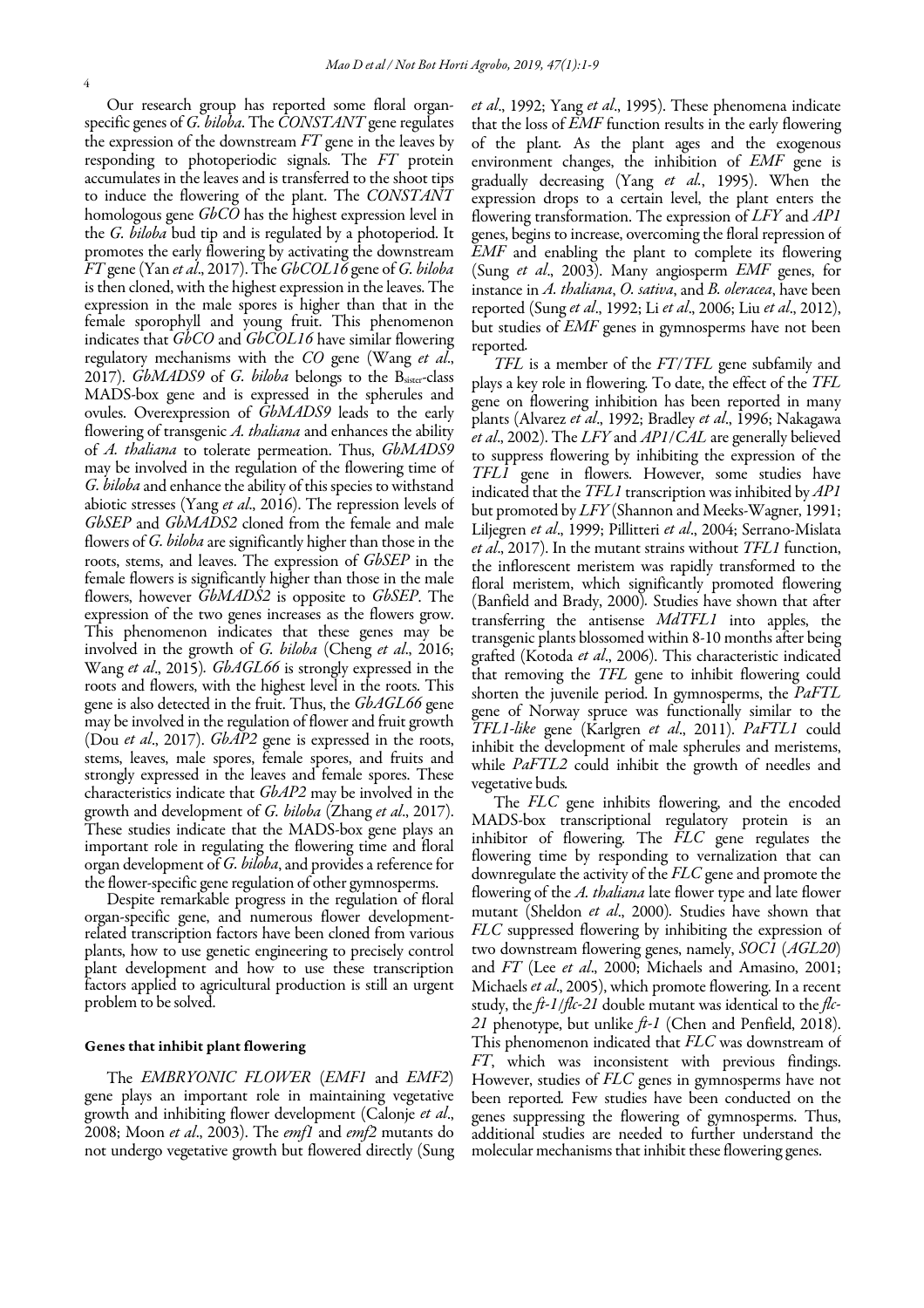The microRNAs are endogenous non-coding small RNAs of 21-24 nucleotides in length and found in a wide variety of plants. These molecules can regulate genes at the post-transcriptional level by completely or partially matching with the target gene mRNAs. These molecules regulate the expression of plants gene by transcriptional cleavage or inhibition of target gene mRNA translation (Reinhart *et al*., 2002; Bartel, 2004). The microRNA functions of some early identified plants are conserved, and studies on flowering microRNAs have focused on model plants (Reinhart *et al*., 2002; Chi *et al*., 2011).

A microRNA has multiple target genes or multiple microRNAs to regulate a target gene to form a complex flowering regulatory network. Acting as a posttranscriptional regulator, the microRNAs function broadly to control many aspects of plant biology and plant development, and play a key role in the regulation of plant flowering and floral organ development (Nag and Jack, 2010; Wu, 2013). The miR156 controls the transformation from vegetative growth to reproductive growth through the target regulation of SPL (SQUAMOSA Promoter-binding protein-like) transcription factors (Yang *et al*., 2011). The miR172 regulates the flowering time and floral organ development through the translation inhibition or cleavage of *AP2-like* family genes (Jung *et al*., 2007; Glazińska *et al*., 2009). According to reports, miR156 and miR172 are involved in regulating the timing of sensitivity of the vernalization response in *Cardamine flexuosa*, and modulated the expression of *CfSOC1* gene to regulate flowering (Zhou *et al*., 2013). The miR159 modulates the MYB transcription factors and maintains the normal growth of anthers (Millar *et al*., 2005). The miR164 family (miR164a, miR164b, and miR164c) regulates the transformation among petals, pistils and stamens (Aida *et al*., 1997). The target genes are the NAC family of transcription factors (e.g., CUC1 and CUC2).

 the flowering period, while miR172 can predate this period. In the model plant *A. thaliana*, miR156 can postpone The expression of miR156 decreases from the young to the adult, but the expression of miR172 increase (Wu *et al*., 2006). The miR156 negatively regulates the SPL3 expression and inhibits *A. thaliana* flowering. The miR156 target genes SPL9 and SPL10 positively regulate the expression of miR172 and have an indirect effect on inducing flowering (Wu *et al*., 2009). The miR172 negatively regulates the *AP2* gene. This process reduces flowering inhibition and facilitates the successful complete flowering (Aukerman and Sakai, 2003). The miR164 negatively regulates CUP SHAPED COTYLEDON 1 (CUC1) and CUC2, and this process affects the growth of the meristem and the generation of floral organ primordia (Mallory *et al*., 2004). To date, many novel and conserved microRNAs involved in flower development in angiosperms have been discovery and profiled (Wang *et al*., 2012; Wang *et al*., 2014; Sun *et al*., 2015). In these studies, most of the conserved miRNAs in these species are highly conserved among plants (e.g., miR156, miR167 and miR172 etc.), indicating that these miRNAs have important and conserved functions in plant development. These works provide a good reference for the study of flower development of gymnosperms.

We reviewed some microRNAs involved in the regulation of flower development in gymnosperms, which are listed in Table 2. In the gymnosperm Norway spruce, of the 22 conserved miRNA families, 8 miRNAs conserved in embryonic plants and 13 other miRNAs conserved in angiosperms were detected, indicating that these miRNAs are present in the common ancestor of spermatophytes (Xia *et al*., 2015). It has been reported that pab-miR159a may regulate *PaGaMYB* expression in Norway spruce and may participate in seed germination and flower development (Yakovlev *et al*., 2010). Numerous microRNAs involved in the regulation of floral organ development in angiosperms have been identified from leaves and ovules of *G. biloba*. Some of these microRNAs were expressed in ovules, including the miR156, miR164, miR167, miR169, miR172, and miR390 families (but not miR164c and miR169b), indicating these microRNA plays an important role in the development of floral organ (Wang *et al*., 2016). Some conserved microRNAs (miR166a, miR166b, miR172, miR399, and miR776) were also isolated from *P. taeda*, and these molecules were expressed in the female and male gametophytes and needle tissues with almost identical levels. This result suggested that these microRNAs were involved in the development of the male and female gametophytes. Pta-miR157a and pta-miR157b were highly expressed in the needles and mature pollen, but lowly expressed in germinated pollen. This expression pattern is opposite to pta-miR161.2 and pta-miR164b, indicating that these microRNAs Participated in the development of pollen (Quinn *et al*., 2015). However, the specific mechanisms of microRNAs in the regulation of flowering of gymnosperms remain ambiguous. Further investigation on the specific regulatory functions of these microRNAs will contribute to the understanding of the floral development in gymnosperms.

Table 2. MicroRNAs involved in the regulation of flower development in gymnosperms

| <b>Species</b> | microRNA name                     | Expression pattern/Function                            | References                 |  |
|----------------|-----------------------------------|--------------------------------------------------------|----------------------------|--|
| Ginkgo biloba  | miR156, miR164, miR167, miR169,   | ovules                                                 | Wang et al., 2016          |  |
|                | miR172, miR390                    |                                                        |                            |  |
| Picea abies    | pab-miR159a                       | seed germination and flower development                | Yakovlev et al., 2010      |  |
| Pinus taeda    | miR166a, miR167b, miR172, miR399, | female and male gametophytes                           | Quinn et al., 2015         |  |
|                | miR776                            |                                                        |                            |  |
| Pinus taeda    | pta-miR157a, pta-miR157b          | highly expressed in the needles and mature pollen, but | Quinn et al., 2015         |  |
|                |                                   | lowly expressed in germinated pollen                   |                            |  |
| Pinus taeda    | pta-miR161.2, pta-miR164b         | lowly expressed in the needles and mature pollen, but  | Quinn <i>et al.</i> , 2015 |  |
|                |                                   | highly expressed in germinated pollen                  |                            |  |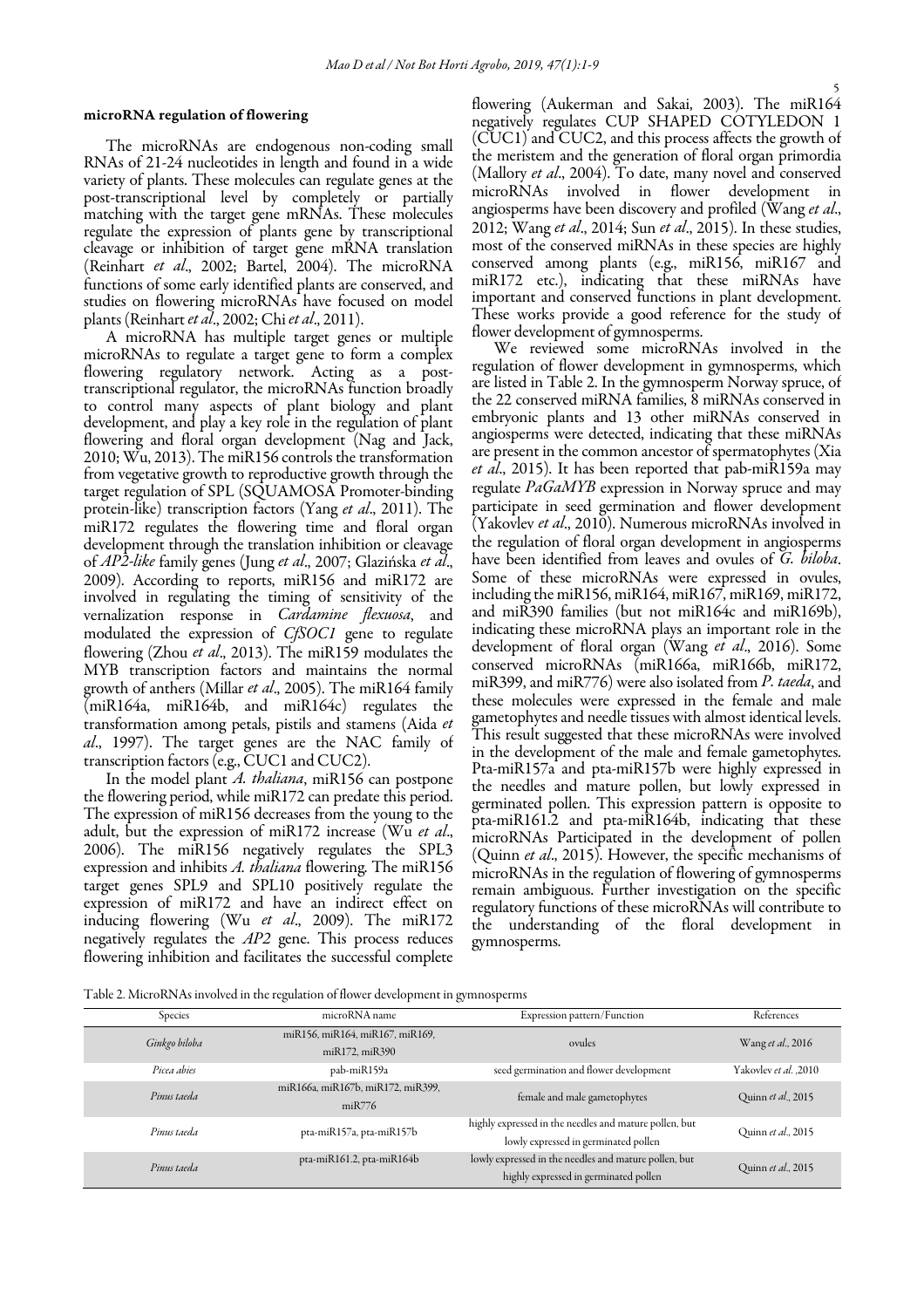## Outlook

Flowering is a very complex physiological and biochemical process regulated by a network of genes composed of various flowering regulators (Schultz and Haughn, 1991). The *LEAFY* is lowly expressed during vegetative growth. Affected by diverse internal and external factors, a plant gradually releases the flowering inhibition. When a certain threshold value is reached, *LEAFY* activates the floral organ specificity gene *AP1,* and the synergistic effect smoothly completes the flowering conversion (Parcy *et al*., 1998). An in-depth study of the synergistic effects of flowering regulators of gymnosperms and the effects of regulatory networks on the floral development will provide a theoretical basis for reducing the juvenile period and genetically improving gymnosperms. To date, studies on the mechanism and application of the flowering regulators that regulate flowering have mainly focused on model plants, such as *A. thaliana* and *N. tabacum* (Eckardt, 2005). Studies on gymnosperms are rarely reported. Additional investigations should be performed to reveal the mechanism of flowering regulation of gymnosperms and the mechanism of their interactions.

With the development of molecular biology, the clonal identification of numerous plant flowering genes provides a theoretical basis to understand the evolutionary processes and phylogenetic relationships of plants. A series of studies have shown that the flowering genes were highly conserved among closely related species. This finding revealed the homology of plant origin. Therefore, the transcription of these flowering homologous genes into gymnosperms within a prolonged juvenile period facilitate the rapid blossoming and reproduction of transgenic plants. This process will greatly increase the economic benefits of gymnosperms. However, given the difficulties in the tissue culture, in vitro regeneration, and gene transformation techniques of some gymnosperms, these genes can only be transcribed into ectopic expressions in plants. Several limitations should be solved to transcribe the flowering genes into corresponding gymnosperms to obtain flowering transgenic plant. Given the continuous development of tissue culture technology and molecular biology technology, the genetic improvement of gymnosperms will result in greater progress and better production of gymnosperms.

#### Acknowledgements

This work was supported by grants from the National Natural Science Foundation of China (No. 31670608).

#### References

- Aida M, Ishida T, Fukaki H, Fujisawa H, Tasaka M (1997). Genes involved in organ separation in Arabidopsis: an analysis of the cup-shaped cotyledon mutant. The Plant Cell 9(6): 841-857.
- Alvarez J, Guli CL, Yu X, Smyth DR (1992). Terminal flower: a gene affecting inflorescence development in *Arabidopsis thaliana*. The Plant Journal 2(1):103*-*116.
- Angenent GC, Colombo L (1996). Molecular control of ovule development. Trends in Plant Science 1(7):228*-*232.
- Aukerman MJ, Sakai H (2003). Regulation of flowering time and floral organ identity by a microRNA and its *APETALA2-like* target genes. The Plant Cell 15(11):2730-2741.
- Banfield MJ, Brady RL (2000). The structure of *Antirrhinum* centroradialis protein (CEN) suggests a role as a kinase regulator. Journal of Molecular Biology 297(5):1159-1170.
- Bartel DP (2004). MicroRNAs: genomics, biogenesis, mechanism, and function. Cell 116(2):281-297.
- Becker A, Saedler H, Theissen G (2003). Distinct MADS-box gene expression patterns in the reproductive cones of the gymnosperm *Gnetum gnemon*. Development genes and evolution 213(11):567-572.
- Blázquez MA, Soowal LN, Lee I, Weigel D (1997). *LEAFY*expression and flower initiation in *Arabidopsis*. Development 124(19):3835-3844.
- Bowman JL, Smyth DR, Meyerowitz EM (1991). Genetic interactions among floral homeotic genes of *Arabidopsis*. Development 112(1):1-20.
- Bradley D, Carpenter R, Copsey L, Vincent C, Rothstein S, Coen E (1996). Control of inflorescence architecture in *Antirrhinum*. Nature 379(6568):791.
- Calonje M, Sanchez R, Chen L, Sung ZR (2008). *EMBRYONIC FLOWER1* participates in polycomb group-mediated *AG* gene silencing in *Arabidopsis*. The Plant Cell 20(2):277-291.
- Carlsbecker A, Tandre K, Johanson U, Englund M, Engström P (2004). The MADS-box gene *DAL1* is a potential mediator of the juvenile‐to‐adult transition in Norway spruce (*Picea abies*). The Plant Journal 40(4):546-557.
- Chen H, Yang Z, Xu H, Wu D, Luo Q, Bai T (2015). Molecular cloning and expression analysis of *PmLFY* and *PmNLY* genes in *Pinus massoniana*. Molecular Plant Breeding 13(11):2491-2499.
- Chen L, Cheng JC, Castle L, Sung ZR (1997). *EMF* genes regulate *Arabidopsis* inflorescence development. The Plant Cell 9(11):2011- 2024.
- Chen M, Penfield S (2018). Feedback regulation of *COOLAIR*expression controls seed dormancy and flowering time. Science 360(6392):1014- 1017.
- Cheng SY, Cheng JH, Xu F, Ye JB, Wang XH (2016). Molecular cloning and expression analysis of a putative E class MADS-box gene, *GbSEP*, from *Ginkgo biloba*. Journal of Animal and Plant Sciences 26:253-260.
- Chi X, Yang Q, Chen X, Wang J, Pan L, Chen M, Yang Z, He Y, Liang X, Yu S (2011). Identification and characterization of microRNAs from peanut (*Arachis hypogaea* L.) by high-throughput sequencing. PLoS One 6(11):e27530.
- Cho LH, Yoon J, An G (2016). The control of flowering time by environmental factors. Plant Journal for Cell & Molecular Biology 90(4):708.
- Coen ES, Meyerowitz EM (1991). The war of the whorls: genetic interactions controlling flower development. Nature 353(6339):31.
- Coen ES, Romero J, Doyle S, Elliott R, Murphy G, Carpenter R (1990). Floricaula: a homeotic gene required for flower development in *Antirrhinum majus*. Cell 63(6):1311-1322.
- Colombo L, Franken J, Koetje E, van Went J, Dons HJ, Angenent GC, van Tunen AJ (1995). The petunia MADS box gene *FBP11* determines ovule identity. The Plant Cell 7(11):1859-1868.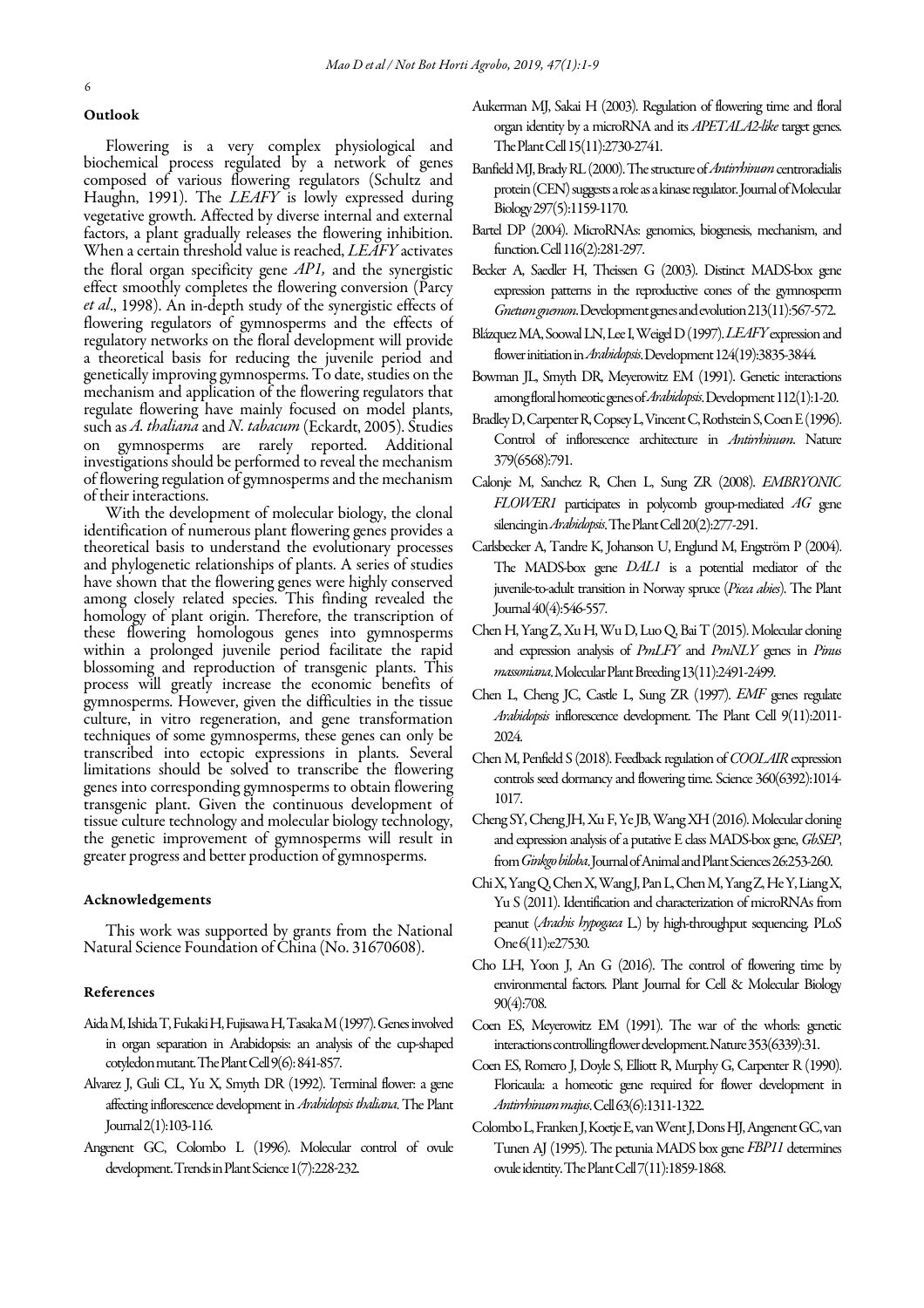- Ditta G, Pinyopich A, Robles P, Pelaz S, Yanofsky MF (2004). The *SEP4* gene of *Arabidopsis* thaliana functions in floral organ and meristem identity. Current Biology 14(21):1935-1940.
- Dornelas MC, Rodriguez APM (2005). A *FLORICAULA*/*LEAFY*gene homolog is preferentially expressed in developing female cones of the tropical pine *Pinus caribaea* var. caribaea. Genetics and Molecular Biology 28(2):299-307.
- Dou J, Wang L, Yan J, Fu M, Zhang X, Xu F (2017). Molecular cloning and expression analysis of a *AGAMOUS-like 66* gene (*GbAGL66*) in *Ginkgo biloba*. Biotechnology 16(3):100-107.
- Eckardt NA (2005). A time to grow, a time to flower. The Plant Cell 17(10):2615-2617.
- Falkowski PG, Dubinsky Z (1981). Light-shade adaptation of *Stylophora pistillata*, a hermatypic coral from the Gulf of Eilat. Nature 289(5794):172.
- Frohlich MW, Parker DS (2000). The mostly male theory of flower evolutionary origins: from genes to fossils. Systematic Botany 25(2):155- 170.
- Glazińska P, Zienkiewicz A, Wojciechowski W, Kopcewicz J (2009). The putative miR172 target gene *InAPETALA2-like* is involved in the photoperiodic flower induction of *Ipomoea nil*. Journal of Plant Physiology 166(16):1801-1813.
- Guo CL, Chen LG, He XH, Dai Z, Yuan HY (2005). Expressions of *LEAFY* homologous genes in different organs and stages of *Ginkgo biloba*. Hereditas (Beijing) 27(2):241.
- Himi S, Sano R, Nishiyama T, Tanahashi T, Kato M, Ueda K, Hasebe M (2001). Evolution of MADS-box gene induction by *FLO*/*LFY*genes. Journal of Molecular Evolution 53(4-5):387-393.
- Jack T (2004). Molecular and genetic mechanisms of floral control. The Plant Cell 16(Suppl 1):S1-S17.
- Jager M, Hassanin A, Manuel M, Guyader HL, Deutsch J (2003). MADSbox genes in *Ginkgo biloba* and the evolution of the *AGAMOUS*family. Molecular Biology and Evolution 20(5):842-854.
- Jung JH, Seo YH, Seo PJ, Reyes JL, Yun J, Chua NH, Park CM (2007). The *GIGANTEA*-regulated microRNA172 mediates photoperiodic flowering independent of *CONSTANS* in *Arabidopsis*. The Plant Cell 19(9):2736-2748.
- Karlgren A, Gyllenstrand N, Källman T, Sundström JF, Moore D, Lascoux M, Lagercrantz U (2011). Evolution of the PEBP Gene Family in Plants: Functional Diversification in Seed Plant Evolution. Plant Physiology 156(4):1967-1977.
- Katahata SI, Futamura N, Igasaki T, Shinohara K (2014). Functional analysis of *soc1-like* and *agl6-like* mads-box genes of the gymnosperm *Cryptomeria japonica*. Tree Genetics & Genomes 10(2):317-327.
- Kelly AJ, Bonnlander MB, Meeks-Wagner DR (1995). *NFL*, the tobacco homolog of *FLORICAULA* and *LEAFY*, is transcriptionally expressed in both vegetative and floral meristems. The Plant Cell 7(2):225-234.
- Khodorova NV, Michèle BC (2013). The role of temperature in the growth and flowering of geophytes. Plants 2(4):699-711.
- Kotoda N, Iwanami H, Takahashi S, Abe K (2006). Antisense expression of *MdTFL1*, a *TFL1-like*gene, reduces the juvenile phase in apple. Journal of the American Society for Horticultural Science 131(1):74-81.
- Kyozuka J, Konishi S, Nemoto K, Izawa T, Shimamoto K (1998). Downregulation of *RFL*, the *FLO*/*LFY*homolog of rice, accompanied with panicle branch initiation. Proceedings of the National Academy of Sciences USA 95(5):1979-1982.
- Lee H, Suh SS, Park E, Cho E, Ahn JH, Kim SG, Lee JS, Kwon YM, Lee I (2000). The *AGAMOUS-LIKE*20 MADS domain protein integrates floral inductive pathways in *Arabidopsis*. Genes and Development 14(18):2366-2376.
- Levy YY, Dean C (1998). The transition to flowering. The Plant Cell 10(12):1973-1989.
- Li K, Yang J, Liu J, Du X, Wei C, Su W, He G, Zhang Q, Hong F, Qian X (2006). Cloning, characterization and tissue-specific expression of a cDNA encoding a novel *EMBRYONIC FLOWER 2* gene (*OsEMF2*) in *Oryza sativa*. DNA Sequence 17(1):74-78.
- Liljegren SJ, Gustafson-Brown C, Pinyopich A, Ditta GS, Yanofsky MF (1999). Interactions among *APETALA1*, *LEAFY*, and *TERMINAL FLOWER 1* specify meristem fate. The Plant Cell 11(6):1007-1018.
- Liu MS, Chen LFO, Lin CH, Lai YM, Huang JY, Sung ZR (2012). Molecular and functional characterization of broccoli*Embryonic flower 2* genes. Plant and Cell Physiology 53(7):1217-1231.
- Mallory AC, Dugas DV, Bartel DP, Bartel B (2004). MicroRNA regulation of NAC-domain targets is required for proper formation and separation of adjacent embryonic, vegetative, and floral organs. Current Biology 14(12):1035-1046.
- Mellerowicz EJ, Horgan K, Walden A, Coker A, Walter C (1998). *PRFLL*–a *Pinus radiata* homologue of *FLORICAULA* and *LEAFY* is expressed in buds containing vegetative shoot and undifferentiated male cone primordia. Planta 206(4):619-629.
- Michaels SD, Amasino RM (2001). Loss of *FLOWERING LOCUS C* activity eliminates the late-flowering phenotype of *FRIGIDA* and autonomous pathway mutations but not responsiveness to vernalization. The Plant Cell 13(4):935-941.
- Michaels SD, Himelblau E, Kim SY, Schomburg FM, Amasino RM (2005). Integration of flowering signals in winter-annual *Arabidopsis*. Plant Physiology 137(1):149-156.
- Millar AA, Gubler F (2005). The *ArabidopsisGAMYB-like* genes, *MYB33* and *MYB65*, are microRNA-regulated genes that redundantly facilitate anther development. The Plant Cell 17(3):705-721.
- Moon YH, Chen L, Pan RL, Chang HS, Zhu T, Maffeo DM, Sung ZR (2003). *EMF* genes maintain vegetative development by repressing the flower program in *Arabidopsis*. The Plant Cell 15(3):681-693.
- Mouradov A, Glassick T, Hamdorf B, Murphy L, Fowler B, Marla S, Teasdale RD (1998). *NEEDLY*, a *Pinus radiata* ortholog of *FLORICAULA*/*LEAFY* genes, expressed in both reproductive and vegetative meristems. Proceedings of the National Academy of Sciences USA 95(11):6537-6542.
- Mouradov A, Hamdorf B, Teasdale RD, Kim JT, Winter KU, Theißen G (1999). A *DEF*/*GLO*‐like MADS‐box gene from a gymnosperm: *Pinus radiata*contains an ortholog of angiosperm B class floral homeotic genes. Developmental Genetics 25(3):245*-*252.
- Nag A, Jack T (2010). Sculpting the flower; the role of microRNAs in flower development. In: Current Topics in Developmental Biology 91:349-378.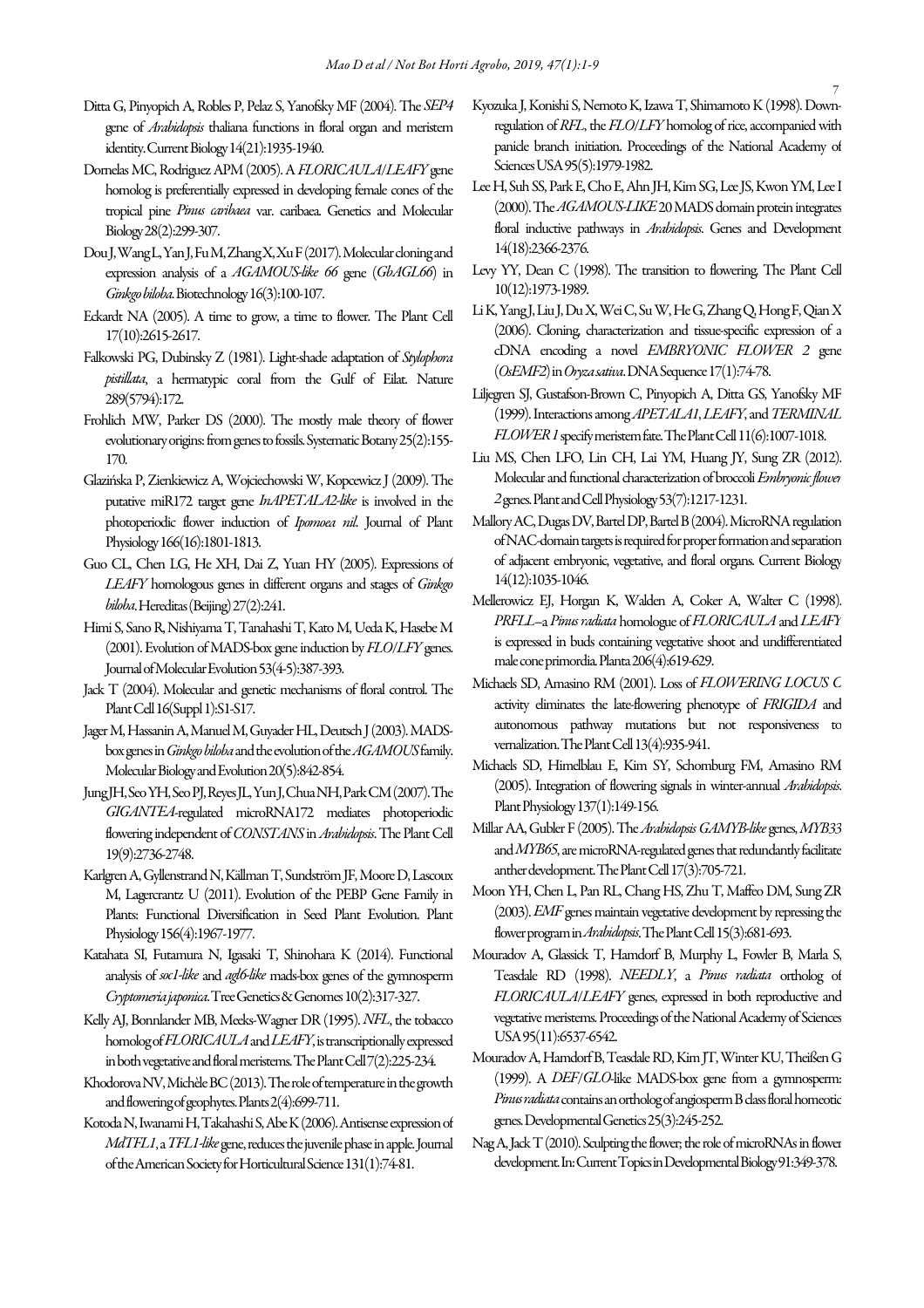- Nakagawa M, Shimamoto K, Kyozuka J (2002). Overexpression of *RCN1* and *RCN2*, rice *TERMINAL FLOWER 1*/*CENTRORADIALIS* homologs, confers delay of phase transition and altered panicle morphology in rice. The Plant Journal 29(6):743-750.
- Parcy F, Nilsson O, Busch MA, Lee I, Weigel D (1998). A genetic framework for floral patterning. Nature 395(6702):561.
- Pelaz S, Ditta GS, Baumann E, Wisman E, Yanofsky MF (2000). B and C floral organ identity functions require *SEPALLATA* MADS-box genes. Nature 405(6783):200.
- Peña L, Martín-Trillo M, Juárez J, Pina JA, Navarro L, Martínez-Zapater JM (2001). Constitutive expression of *ArabidopsisLEAFY* or *APETALA1* genes in citrus reduces their generation time. Nature Biotechnology 19(3):263.
- Pillitteri LJ, Lovatt CJ, Walling LL (2004). Isolation and characterization of a *TERMINAL FLOWER*homolog and its correlation with juvenility in citrus. Plant Physiology 135(3):1540-1551.
- Quinn CR, Iriyama R, Fernando DD (2015). Computational predictions and expression patterns of conserved microRNAs in loblolly pine (*Pinus taeda*). Tree Genetics & Genomes 11(1):806.
- Reinhart BJ, Weinstein EG, Rhoades MW, Bartel B, Bartel DP (2002). MicroRNAs in plants. Genes & Development 16(13):1616-1626.
- Rounsley SD, Ditta GS, Yanofsky MF (1995). Diverse roles for MADS box genes in *Arabidopsis* development. The Plant Cell 7(8):1259-1269.
- Rutledge R, Regan S, Nicolas O, Fobert P, Côté C, Bosnich W, … Stewart D (1998). Characterization of an *AGAMOUS* homologue from the conifer black spruce (*Picea mariana*) that produces floral homeotic conversions when expressed in *Arabidopsis*. The Plant Journal 15(5):625-634.
- Schultz EA, Haughn GW (1991). LEAFY, a homeotic gene that regulates inflorescence development in *Arabidopsis*. The Plant Cell 3(8):771-781.
- Serrano-Mislata A, Goslin K, Zheng B, Rae L, Wellmer F, Graciet E, Madueño F (2017). Regulatory interplay between *LEAFY*, *APETALA1*/*CAULIFLOWER* and *TERMINAL FLOWER 1*: New insights into an old relationship. Plant Signaling and Behavior 12(10):e1370164.
- Shannon S, Meeks-Wagner DR (1991). A mutation in the *Arabidopsis TFL1*gene affects inflorescence meristem development. The Plant Cell 3(9):877-892.
- Sheldon CC, Rouse DT, Finnegan EJ, Peacock WJ, Dennis ES (2000). The molecular basis of vernalization: the central role of *FLOWERING LOCUS C* (*FLC*). Proceedings of the National Academy of Sciences USA 97(7):3753-3758.
- Shindo S, Ito M, Ueda K, Kato M, Hasebe M (1999). Characterization of MADS genes in the gymnosperm *Gnetum parvifolium* and its implication on the evolution of reproductive organs in seed plants. Evolution and Development 1(3):180-190.
- Shindo S, Sakakibara K, Sano R, Ueda K, Hasebe M (2001). Characterization of a *FLORICAULA*/*LEAFY* homologue of *Gnetum parvifolium* and its implications for the evolution of reproductive organs in seed plants. International Journal of Plant Sciences 162(6):1199-1209.
- Singh B, Kaur P, Singh RD, Ahuja PS (2008). Biology and chemistry of *Ginkgo biloba*. Fitoterapia 79(6):401-418.
- Sommer H, Beltran JP, Huijser P, Pape H, Lönnig WE, Saedler H, Schwarz‐Sommer Z (1990). *Deficiens*, a homeotic gene involved in the control of flower morphogenesis in *Antirrhinum majus*: the protein shows homology to transcription factors. The EMBO Journal 9(3):605-613.
- Spanudakis E, Jackson S (2014). The role of microRNAs in the control of flowering time. Journal of Experimental Botany 65(2):365-380.
- Sun R, Guo T, Cobb J, Wang Q, Zhang B (2015). Role of microRNAs during flower and storage root development in sweet potato. Plant Molecular Biology Reporter 33(6):1731-1739.
- Sundström J, Carlsbecker A, Svensson ME, Svenson M, Johanson U, Theißen G, Engström P (1999). MADS‐box genes active in developing pollen cones of Norway spruce (*Picea abies*) are homologous to the B‐class floral homeotic genes in angiosperms. Developmental Genetics 25(3):253-266.
- Sundström J, Engström P (2002). Conifer reproductive development involves B‐type MADS‐box genes with distinct and different activities in male organ primordia. The Plant Journal 31(2):161-169.
- Sung ZR, Belachew A, Shunong B, Bertrand-Garcia R (1992). *EMF*, an *Arabidopsis* gene required for vegetative shoot development. Science 258(5088):1645-1647.
- Sung ZR, Chen LJ, Moon YH, Yoshida Y (2003). Molecular Mechanism of Shoot determinancy and flowering in *Arabidopsis*. HortScience 38(7):1325-1327.
- Tandre K, Albert VA, Sundås A, Engström P (1995). Conifer homologues to genes that control floral development in angiosperms. Plant Molecular Biology 27(1):69*-*78.
- Theißen G (2001). Development of floral organ identity: stories from the MADS house. Current Opinion in Plant Biology 4(1):75*-*85.
- Theissen G, Saedler H (2001). Plant biology: floral quartets. Nature 409(6819):469.
- Tröbner W, Ramirez L, Motte P, Hue I, Huijser P, Lönnig WE, Schwarz-Sommer Z (1992). *GLOBOSA*: a homeotic gene which interacts with *DEFICIENS* in the control of *Antirrhinum* floral organogenesis. The EMBO Journal 11(13):4693*-*4704.
- Van der Linden CG, Vosman B, Smulders MJM (2002). Cloning and characterization of four apple MADS box genes isolated from vegetative tissue. Journal of Experimental Botany 53(371):1025*-*1036.
- Vázquez‐Lobo A, Carlsbecker A, Vergara‐Silva F, Alvarez‐Buylla ER, Piñero D, Engström P (2007). Characterization of the expression patterns of *LEAFY*/*FLORICAULA* and *NEEDLY*orthologs in female and male cones of the conifer genera *Picea*, *Podocarpus*, and *Taxus*: implications for current evo-devo hypotheses for gymnosperms. Evolution and Development 9(5):446*-*459.
- Wang L, Yan J, Meng X, Ye J, Zhang W, Xu F (2017). Cloning and expression analysis of *Constans-like 16* (*GbCOL16*) gene from *Ginkgo biloba*. Biotechnology 16(3):92-99.
- Wang L, Zhao J, Luo K, Cui J, He Q, Xia X, Lu Z, Li W, Jin B (2016). Deep sequencing discovery and profiling of conserved and novel miRNAs in the ovule of *Ginkgo biloba*. Trees 30(5):1557-1567.
- Wang T, Pan H, Wang J, Yang W, Cheng T, Zhang Q (2014). Identification and profiling of novel and conserved microRNAs during